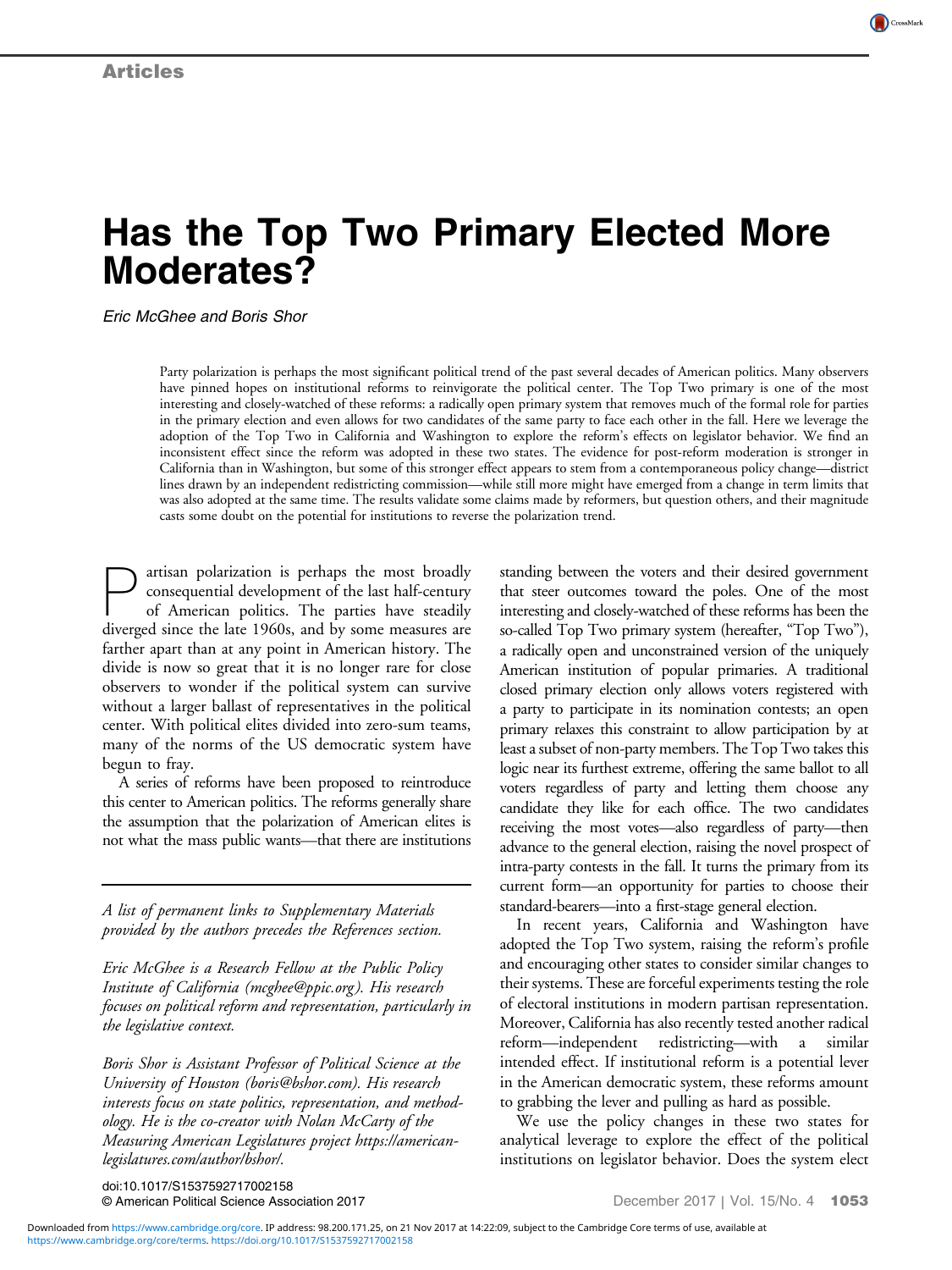more moderate legislators to public office? Might it be a useful tool for counteracting the trend toward greater partisan polarization?<sup>1</sup> To what extent can we even say that partisan polarization is the product of institutions?

Our examination suggests that the Top Two has had a modest and somewhat inconsistent effect on representation since it was adopted in these two states. The evidence of post-reform moderation is stronger in California than in Washington (and even then only for Democrats), but this moderation is partly due to a contemporaneous policy change—radically new district lines drawn by an independent redistricting commission rather than from the Top Two itself. There are also some signs that a change in term limits might have played a role. However, the Top Two might have helped to arrest growing liberalism among California Democrats, even as many other states have elected Democrats that are increasingly liberal. While it is still early in the policy experiment, at this point the Top Two appears to be of mixed success as a tool for mitigating polarization. At the same time, there might be a somewhat stronger case for redistricting reform than previously understood.

## Background

The political elite of the United States has been divided into parties since the earliest days of the republic, but by some measures the divide has grown to historically unprecedented levels. Some scholars have suggested the American system is ill-suited to manage such extreme conflict, and risks more lasting damage and dysfunction.<sup>2</sup> The last decade or so, culminating in the remarkable 2016 election, has only seemed to confirm the worst fears. Conflict has grown even more intense, and norms that have long tempered this conflict have been jettisoned for the sake of immediate partisan advantage.

Moreover, this breakdown of civic discourse has apparently occurred without a foundation in mass preferences. While voters are more polarized on certain issues, a preponderance of evidence suggests elites polarized before voters did and to a much greater extent, and that most voters still reside roughly in the center of the political spectrum.<sup>3</sup> There are many possible explanations for this disconnect, but among the most popular is that one or more American institutions are either causes or significant enabling factors.

Of the possible institutions, perhaps none has been blamed more often than America's unusual system of popular primaries.<sup>4</sup> The United States is virtually alone in the world in leaving most decisions about party nominees to rank-and-file party members. Proponents of this explanation point to the dismal turnout rates in primary elections and emphasize that primary voters are far more partisan and ideologically extreme than the ones who vote in general elections. When these voters are favored by primary election rules, they end up choosing like-minded

candidates to represent the parties. This leaves more moderate general election voters with a suboptimal choice between two extreme partisans, when they might have preferred a choice between more centrist candidates.

If primaries are an important cause of polarization, the most commonly proposed reform has been to open primaries to participation by voters outside the party faithful. With open primaries, the median of the primary electorate moves closer to the median of the general electorate, making it less likely that the preferences of each party's base voters will determine the final outcome. But open primaries can come in many types, and it is not clear that we should expect all types to be equally effective at promoting the goal of greater moderation in public office. In fact, most open primaries either place limits on which voters can cross party lines in the primary, force voters to choose one party's primary and vote only for candidates of that party for every office, or both. It is easy to imagine that these designs would significantly discourage crossover voting, and so mitigate any moderating effect.

The Top Two primary does not suffer from these limitations. Voters can choose among all candidates for each office, just as they would in a general election, and the top two vote-getting candidates advance to the fall. This makes crossover voting no more difficult than identifying one's favorite candidate for each office and voting accordingly. Moreover, the Top Two goes farther than other such "nonpartisan" primary reforms by advancing even two candidates of the same party if they have received the most votes. When these candidates represent different factions of the party, it offers a choice to voters of the minority party in a heavily partisan district who might otherwise balk at crossing party lines. Indeed several candidates have explicitly appealed to minority party voters in same-party contests along these lines. This makes the Top Two a much more aggressive effort at promoting moderation, and one that is perhaps more likely to be successful.

The 2012 race for California's 10th Assembly District offers a classic example of a potential Top Two effect. The 10th is heavily Democratic, and in 2012 the leading candidate was Michael Allen, a sitting Democratic member of the legislature from the more liberal union wing of the party. In the primary he faced four more Democrats, a Republican, and an independent. Allen finished first among all Democrats with 31% of the total vote; under a traditional primary he would have faced the Republican (21%) and the independent (4%) in the fall. But one of the Democrats, Marc Levine, just eked out second place with 24%, and so earned a place against Allen in the fall. Levine was generally considered more moderate than Allen, and had in fact been discouraged by the party leadership from running.<sup>5</sup> In the fall, Levine turned the tables, narrowly beating Allen in a two-way contest by 51 to 49%. Thus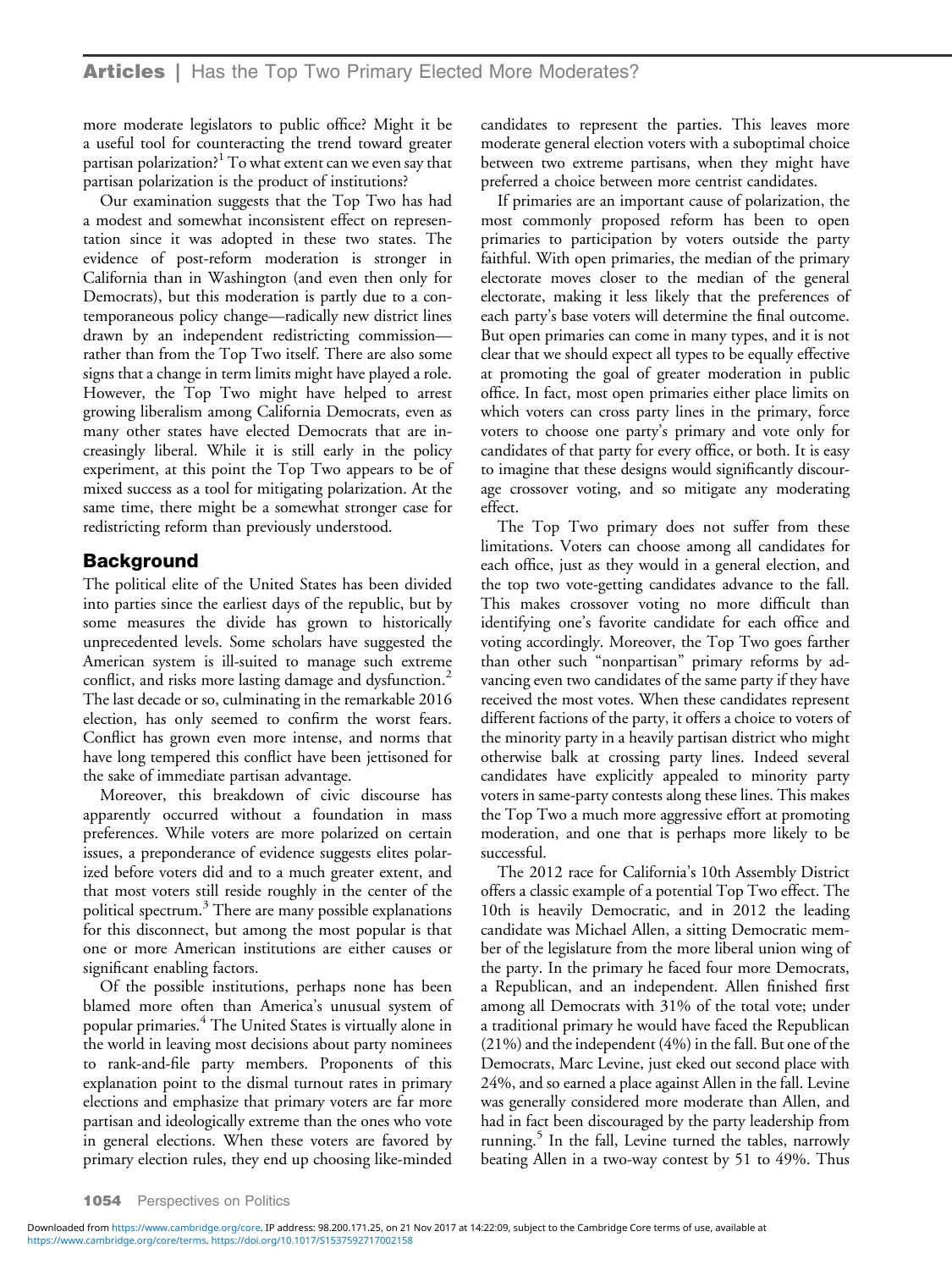Levine claimed the seat in a contest that, but for the Top Two, would not have happened.

California also offers more ambiguous examples of Top Two effects. In the same election year as the Allen-Levine race, Richard Roth, a moderate Democrat, ran for and won California Senate District 31. In the primary he defeated a fellow Democrat who was endorsed by the party, and then went on to defeat a Republican in the fall. It is possible that this is an example of a Top Two effect —the outsider moderate defeats the party's favored candidate in the primary. It might be that independents and Republicans voted for him and pushed him over the top. But moderates can beat the party's choice in a more traditional system, as well. Thus, while some outcomes enabled by the Top Two are clear, others are harder to identify. Yet both, where they occur, might advance more moderate candidates than prior to the reform.

Until recently, the limited use of the Top Two has made it difficult to evaluate as a potential reform. Prior to 2008, only Louisiana and Nebraska used a version of the system for legislative or congressional elections. Both states' systems predate the availability of broad, national measures of state legislator ideology that would provide the number of cases and temporal variation necessary for more robust causal estimates. Furthermore, neither system is precisely what reformers have in mind when they discuss the Top Two primary today. Louisiana does not hold a follow-up election if one candidate receives more than 50 percent of the vote, which means for legal reasons the state must hold its primary election on the same day that all other states are holding their November general election. Nebraska, for its part, does not include party labels on the legislative ballot, thus removing a key partisan signal and putting the Nebraska system even farther into the nonpartisan category. Neither is an approach that most other states would likely be willing to take.

But in recent years both California and Washington have adopted the Top Two as envisioned by reformers— California in 2012 and Washington in 2008—giving social scientists two and four elections, respectively, to observe outcomes under the new system. Each version of the Top Two always holds a runoff election in the fall and includes party labels on the ballot.<sup>6</sup> For the sake of understanding their possible effect on ideology, these reforms could not have come at a better time. Researchers have made tremendous advances in the measurement of ideology and the broad availability of such measures in recent years. Combined with the policy change in both states, it offers the promise of identifying the effects of the Top Two more robustly than would have been possible before.

Both states pose difficulties and opportunities for testing the Top Two's effects. Washington used a very similar system, the blanket primary, for almost 70 years before it was struck down by the US Supreme Court. After

this change, the state used a relatively open system that allowed all voters to choose a party primary each election, albeit with the constraint that they then vote only for candidates of that party. The state used this system for just two election years—2004 and 2006—before returning to the Top Two. In addition, the Washington legislature has no term limits of any kind, which means turnover each election year is low. If we imagine that incumbents would generally find it easier to resist the influence of nomination system change, then the absence of term limits ought to dampen the magnitude of any possible effects.<sup>7</sup>

The same could not be said for California. The state abandoned its blanket primary after 2000, and five election cycles intervened before the state switched to the Top Two. In the interim, it used a relatively restrictive form of Washington's system, one that only allowed independents to choose a party primary. And with some of the tightest term limits in the nation, California has had ample turnover during this period of time. Indeed, over two-thirds of state's legislature has been newly elected since the Top Two went into effect. The limitations of Washington as a case study therefore do not apply to California.<sup>8</sup>

California does have analytical limitations of its own, however. The state has been aggressively experimenting with a range of reforms to its existing system, many coming into use at the same time or within a few years of each other. Coincident with the Top Two primary in 2012, the state also began using new congressional and state legislative districts that were drawn by an independent redistricting commission instead of the legislature. The legislators elected that year and every year after have also enjoyed longer term limits from a separate initiative. These new limits arguably bolster incumbency and help each member develop an independent support coalition. And just prior to the Top Two in 2011, the threshold for passing a state budget dropped from two-thirds to a simple majority. In the midst of all these changes, it is important to think carefully about identifying the specific effect of the Top Two, and to distinguish it from the other causes that might reasonably receive credit for any changes.

Despite these caveats, these cases are as clear a test of primary effects as one is likely to find. There is temporal variation for stronger causal leverage, the policy change takes a particularly aggressive form, and high-quality data are available both before and after the change. It is an excellent opportunity to test one of the most compelling institutional claims about one of the most important political developments of recent decades. If institutions matter to polarization, they are likely to matter here.

## Existing Research

Despite the compelling logic of a link between open primaries and moderation, the findings from the research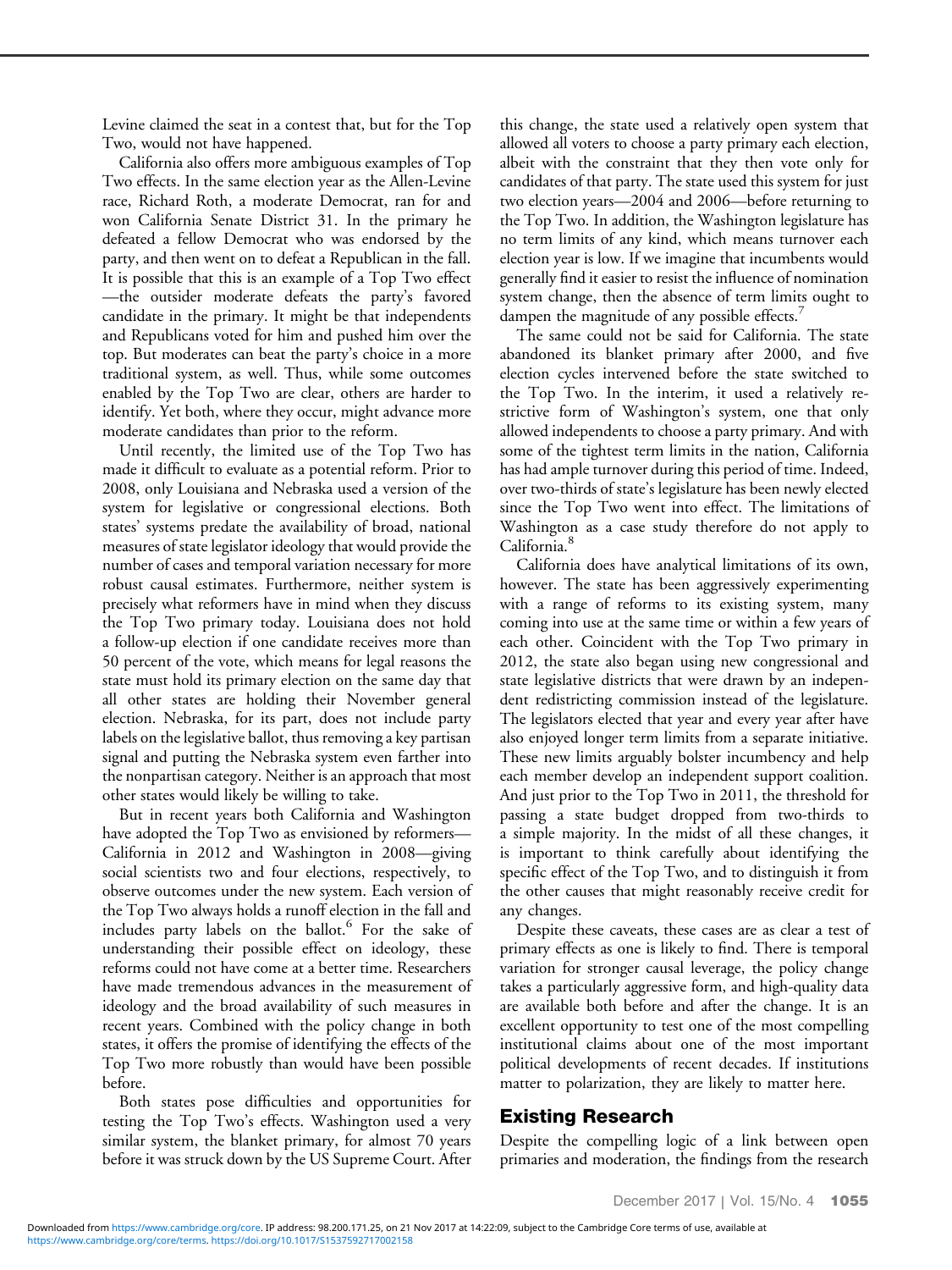literature have been mixed. There is some formal modeling that suggests the distinct politics of primary electorates is likely to have some effect on representation.<sup>9</sup> But more complex models that allow for races with more than two candidates—a type common in primary elections—produce inconsistent expectations of the winner's ideology and are sensitive to the number and characteristics of the candidates who decide to run.<sup>10</sup>

There is also some doubt about how biased and influential the primary electorate is when compared with the general electorate. Crossover voting in open primaries may be fairly limited, and the conditions necessary for it to be decisive (sufficient crossover voting in a race that is otherwise close) may be rare. $11$  It is not even clear that primary electorates are able to discriminate between extremists and moderates in the primary stage, $^{12}$  though signs of such discrimination have been found in general elections.<sup>13</sup>

Ultimately, however, the prospect that an open primary system will produce more moderate elected officials on average does not logically depend on the prevalence of crossover voting, the ability of voters to discern moderates from extremists, or even a general voter preference for moderate candidates. It depends only on the willingness of moderate candidates to run for office and their ability to win votes once they do so. If moderate candidates perceive greater opportunities under an open primary system and are more likely to launch a candidacy in any given contest, then at least some of them are likely to be successful, and hence we should observe more moderation under this system. Moreover, candidates will exploit a system to its fullest in pursuit of public office. Some experimental research has measured this strategic behavior, showing that candidates in Top Two systems reach out more aggressively to potential crossover support.<sup>14</sup> In the same vein, even if the electorate is entirely innocent of ideological distinctions between the candidates, moderate candidates with enough money and organizational support might draw votes through positive visibility alone, absent any ideological cues.

Perhaps it is not surprising, then, that the evidence for an effect of primaries on moderation in office is more mixed than the research focused on the electorate would suggest. The broadest studies to date of the effect of primaries on representation have been consistent with the null effects from election research: neither the competitiveness of the primary election,<sup>15</sup> the extremeness of the primary electorate,<sup>16</sup> nor most critically, the type of primary system,<sup>17</sup> seems to have much effect on the ideology of those who are ultimately elected. Yet more localized effects have been found in certain cases, especially California. Virtually every study that has looked at the effect of the state's "blanket" primary in 1998 and 2000 has found a small but notable increase in moderation during that time.<sup>18</sup> There is also some evidence that the

state's "crossfiling" system from the first half of the twentieth century had a similar moderating effect.<sup>19</sup> This raises the prospect that there is something unusual about California that makes it especially fertile ground for primary system reforms to produce the desired changes.<sup>20</sup>

Consistent with this idea, evidence from California's most recent experiment with the Top Two primary has suggested some moderating effect, especially among Democrats in the legislature.<sup>21</sup> Anecdotally, there is a widespread sense that the legislature's Democratic caucus is now more business-friendly and that the Top Two primary is part of the explanation.<sup>22</sup> Combined with the logic for a stronger Top Two effect mentioned above, it offers reason to believe that the reform has had the desired effect in this particular case. At the same time, the matter is far from settled, even for California's most recent experiment. At least one study finds no consistent effect of the Top Two on the moderation of California's congressional candidates' platforms relative to the districts they represent.<sup>23</sup>

In sum, the research findings are somewhat in conflict. Given the intense interest in the more recent applications of the Top Two, especially in California, it is important to resolve this discrepancy if possible. In what follows, we take a more careful look at the effect of the Top Two in both California and Washington. Has the reform had the desired effect of increasing moderation, independent of other changes over time, in either of these cases?

#### Data

The goal of our analysis is to leverage the policy change in Washington and California, as well as the experience of other states not subject to the same policy intervention, to help isolate the causal effect of the Top Two reform. To ensure that we do not confuse the effect of the Top Two with the effect of the similar blanket primary, we begin our study period in 2004, the first year in which no state used the blanket primary for its nominations.

To compare ideology across states and time while also accounting for other reforms, we rely on two different measures of ideology. Our primary measure is the ideal points developed by Boris Shor and Nolan McCarty.<sup>24</sup> Their method first derives legislature-specific ideal points from roll calls cast by all incumbents in each one. It then derives common space ideal points using the National Political Awareness Test (NPAT), a common issuepreference survey sent to all candidates for state or national office across the country. Using politicians who both served in office and responded to the survey, the method then projects the rollcall-based ideal points of all legislators into a common space created by responses to the NPAT. This provides a single measure of ideology that is comparable over the entire period we study here, as well as across all the institutions included in the analysis.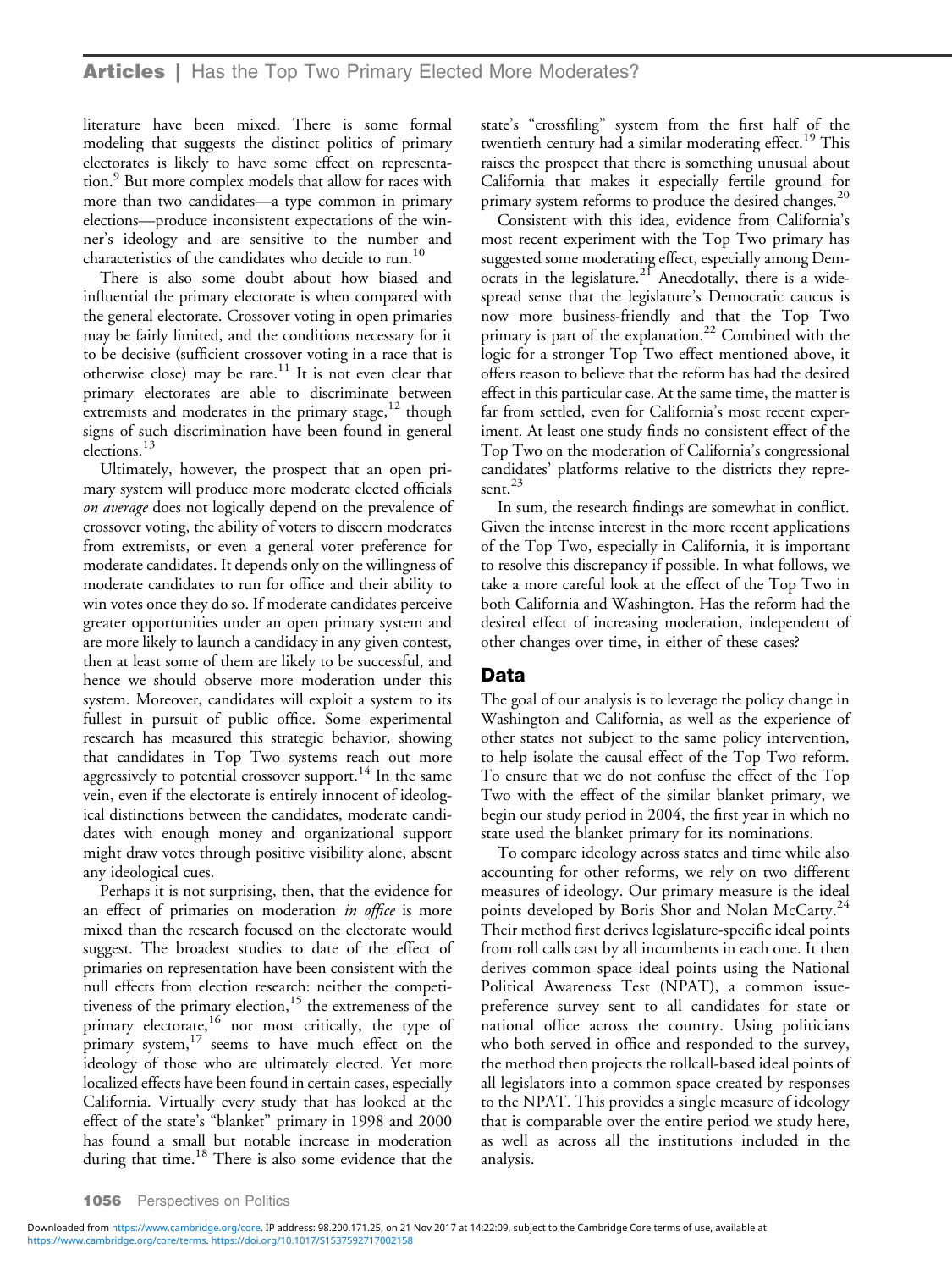As noted in previous applications of this metric, Shor/ McCarty ideal points are not dynamic: they provide a single ideal point for each politician for the entire study period. Thus, we cannot explore conversion or adaptation effects, where a policy change alters the behavior of sitting elected officials. Instead, we must focus on selection effects, where the new primary system encourages a different sort of candidate to run and helps these candidates win office. While this constrains the analysis to a certain extent, the impact is likely to be minimal. First, incumbent officeholders rarely change their voting behavior,<sup>25</sup> so using only newly-elected officeholders will, if anything, bias our results toward finding a significant effect for the Top Two. Second, one might be concerned that a lack of turnover will limit our analytical power. But the Washington state legislature has been operating under the Top Two for four election cycles, offering enough cases for the analysis. California, for its part, has seen extraordinary levels of turnover in the two election cycles since the reform was implemented, with over two-thirds newly elected under the system.

We also use adjusted Chamber of Commerce scores to overcome some of these limitations.<sup>26</sup> These dynamic scores provide the temporal comparability within each state of the Shor/McCarty ideal points, and give us leverage on the question of term limits effects by allowing us to say something about continuing legislators. They also offer a specific policy domain to test for effects, instead of the broad range of issues in the Shor/McCarty ideal points. These advantages come at a significant cost in causal leverage, because we cannot compare states to each other on a single ideological dimension. There are also well known problems with using interest group scoring as a measure of ideology. $27$  Nonetheless, used as a complement to the common space NPAT ideal points, the adjusted Chamber of Commerce scores will help us piece together an account of these reforms through a constellation of evidence.<sup>28</sup>

Because we use ideal points derived from broad questions about multiple policy areas and large numbers of roll call votes, our goal is to identify changes in general ideological dispositions. These broad tendencies do not necessarily predict how legislators will vote on specific bills. Even the Chamber of Commerce scores, though more narrow in focus, concern broad dispositions and not concrete decisions about specific policy issues or bills.

# California and Washington in Isolation

Figure 1 plots the average Shor/McCarty ideal point of the newly-elected legislators in each state over time. California and Washington, the two states that adopted the Top Two during this study period, are highlighted, and the last election each conducted before using the Top Two is identified. By convention, the ideal points are coded so that more positive values are more conservative. Thus, if

the Top Two produces more moderate representation, the average Republican ideal point should be lower (more liberal) after the change, while the average Democratic ideal point should be higher (more conservative). There are some signs of these effects in California, where Republicans reached their peak conservatism just prior to the implementation of the Top Two, and where the first Democrats elected under the Top Two were noticeably more conservative. At the same time, there is little sign of any change in Washington: the average ideal point after the implementation of the Top Two is about the same for Republicans, and actually trends in a more liberal direction for Democrats.

These time trends are only the start of the analysis for each state. We must take seriously the possibility that some other change coincident with the Top Two either hampers or accounts for the Top Two's effect. We should pay special attention to two alternative explanations in California: a new independent redistricting commission whose radically redrawn congressional and legislative lines were first used in 2012; and longer term limits for state legislators that applied only to those who were newly elected in 2012 or later.

Among these reforms, redistricting operates through a different mechanism than the others. Both the Top Two and the extension of term limits purport to alter the relationship between a district's partisanship and the people elected to represent it. For instance, the Top Two aims to shift the median voter in the primary election and raises the prospect of intra-party competition in the general election, potentially creating different incentives for districts of all partisan complexions. Likewise, longer term limits might make all new legislators more moderate by giving them the time horizon necessary to build a supporting coalition that is independent from the party. Redistricting reform, by contrast, seeks to change the distribution of the voters across districts, making for a larger number of competitive districts in the process. To produce more moderation, candidates elected under the new districts do not need to behave differently from those elected to represent districts of similar partisanship in the past.

This offers some analytical leverage for identifying the independent effect of redistricting. Conditional on district partisanship, a pure redistricting effect produces no ideological change: it is felt only through changes in the distribution of district partisanship. Thus, to the extent that a moderating effect remains independent of changes in district composition, we can be more confident that it is a Top Two effect (though it might also be a term limits effect, a point we return to later).

Of the two states to have adopted the Top Two, redistricting produced a much larger compositional change in California than in Washington. The California districts that elected new representatives under the Top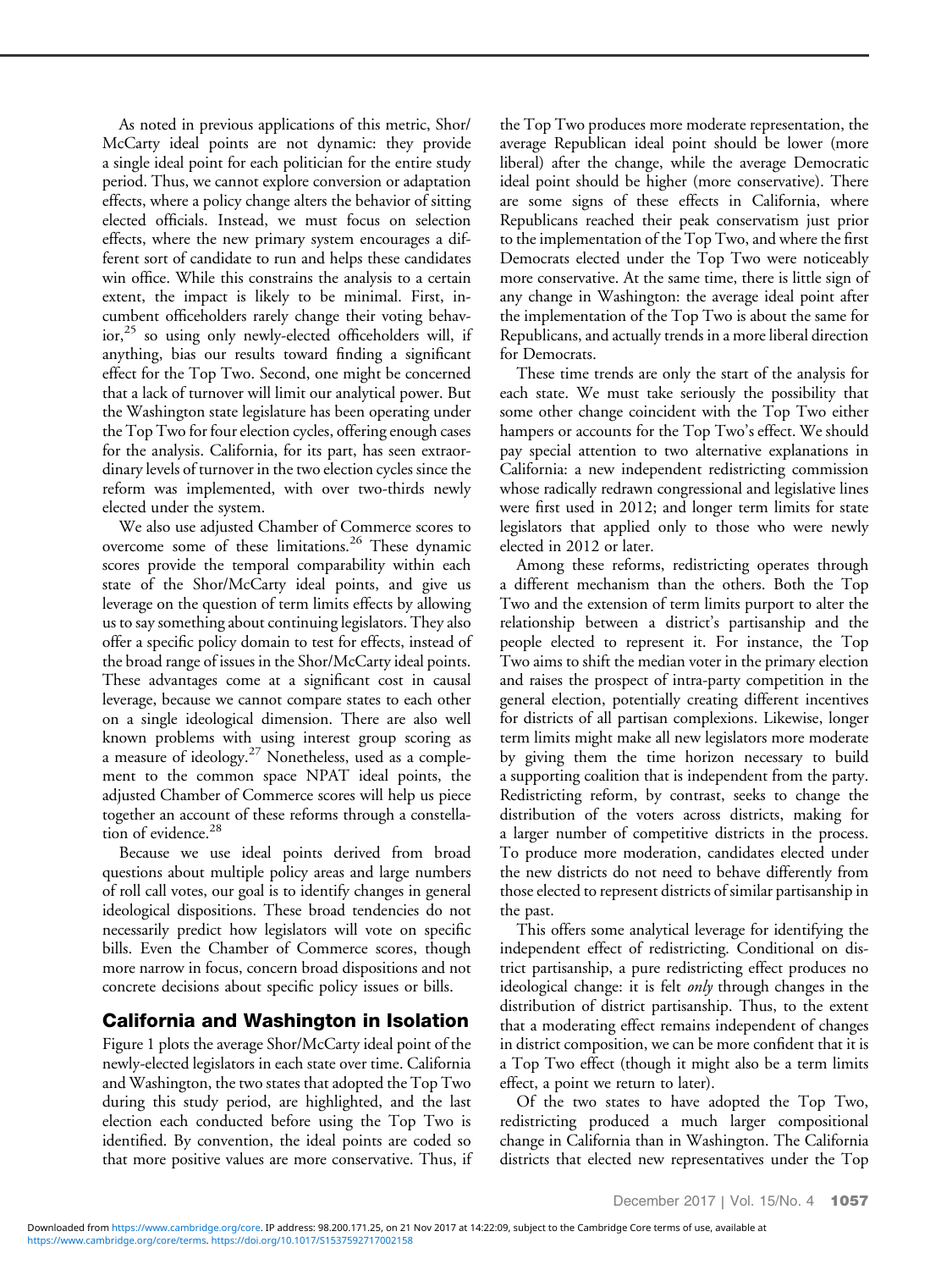

Figure 1 Mean ideology over time in top two states versus all others

Note: The figure shows the average Shor/McCarty ideal point by state and party caucus for the study period. Vertical lines mark the last election before the Top Two was adopted in each state.

Two were notably more competitive than the ones before, especially for Democrats and especially in 2012. Before the Top Two, California's Democrats were elected from districts that were on average 9.1% more Democratic than the statewide Democratic presidential vote share.<sup>29</sup> Under the Top Two, they have been elected from less Democratic districts that average 7.6% above the statewide mean. Effectively all of this change came in 2012, when the average new Democrat was elected from a district that was only 6.4% more Democratic than the rest of the state; by contrast, the 2014 class of new Democrats averaged 9.5% above the rest of the state, very much in line with the pre-reform status quo.

Furthermore, there are no signs of any similar change for California Republicans or new legislators from either party in Washington that could explain a moderating effect. The districts electing Republicans in California before the reform averaged 14.4% below the statewide Democratic presidential vote outcome prior to the Top Two, and 15.3% after. Likewise, in Washington,

Democrats were elected from districts 7.0% above the statewide average before reform and 8.5% after, while Republicans were elected from districts 9.4% below the statewide average before and 9.2% after.

Figure 2 graphs legislator ideology against the district Democratic presidential vote, measured as the deviation off the statewide average. Two conclusions are visible from these charts. First, there is considerable overlap between the pre- and post-reform ideology in both states. The patterns are similar enough that it is not immediately clear that there has been any change at all. Second, the relationship between representative and constituency is notably non-linear, especially for Democrats, and the precise shape of the relationship differs somewhat by state. This suggests we should be careful to employ a flexible modeling strategy.

Toward that end, we employ matching to identify increased moderation while avoiding any particular functional form. Matching identifies similar cases on a set of covariates and calculates the average difference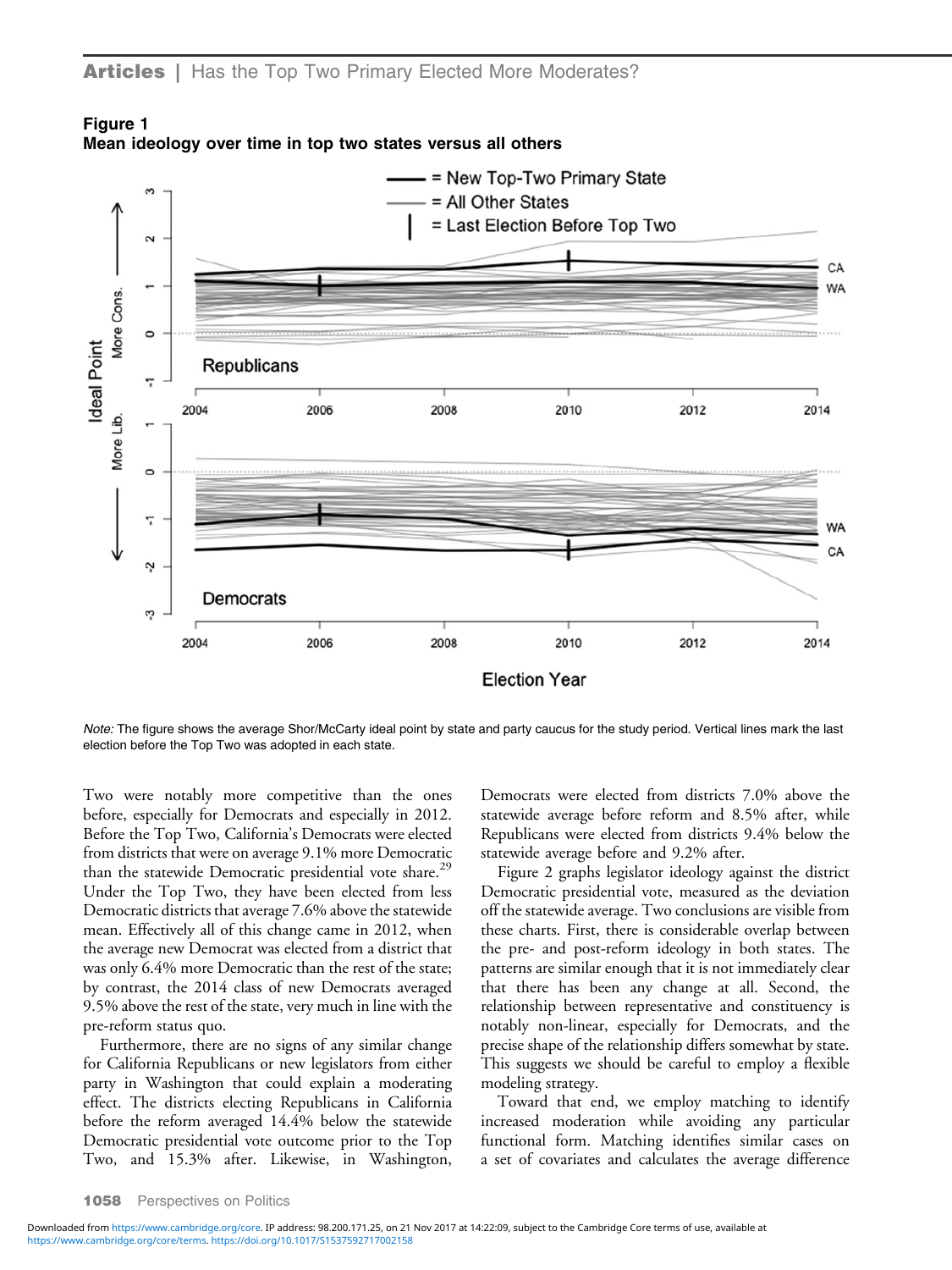O= Pre-Reform **•** Post-Reform ۳ More Cons. Ĉ c Conservatism California Democrats California Republicans ÷  $-20%$  $-10%$  $\mathbf{0}$  $+10%$  $+20%$ +30% +40%  $-30%$  $-20%$  $-10%$  $\Omega$  $+10%$  $+20%$ More Lib. S, ۳ ż  $\circ$ **Washington Democrats Washington Republicans** ఌ 7  $-20%$  $-10%$  $+10%$  $+20%$  $+30%$  $-30%$  $-20%$  $-10%$  $+10%$ 0 +40% 40% 0 +20% District Democratic Presidential Vote: Deviation Off Statewide Average

Figure 2 Pre- and post-reform ideology in California and Washington

Note: The figure shows Shor/McCarty ideal points by district presidential vote for legislators elected before and after adoption of the Top Two in each state.

between these cases across the entire matched set.<sup>30</sup> For this analysis, we match the post-reform legislators to the pre-reform legislator with the most similar district partisanship using the Matching package for  $R$ .<sup>31</sup> The smaller the matched difference compared to the simple prematching difference of means, the more we can say that the redistricting accounts for any observed effect.

Table 1 presents the results for each party in each of the two states. Prior to matching, there is no statistically certain difference between those elected after reform and those elected before in three of the four cases. In fact, the only clear difference is for Washington Democrats, who appear notably more *liberal* after the reform. Matching on presidential vote eliminates a substantial share of this difference for Washington Democrats, and also weakens the difference (such as it is) for California Democrats.<sup>32</sup> It is possible that the results in table 1 are a function of our outcome measure. Because the Shor/McCarty ideal points are not dynamic, they are fundamentally dependent on comparing new legislators in one year to new legislators in previous years. The effects of the reform might be more strongly felt among continuing legislators than among newly-elected ones, if perhaps longer-serving incumbents are cleverer about adapting campaign platforms to institutional incentives. Moreover, the Shor/McCarty data represent a broad cross-section of roll call votes that is projected into the ideal point space as defined by the National Political Awareness Test. It may be that the reforms have had a much more important effect on some subset of the issue space, rather than on the broad range of issues captured by the Shor/McCarty measure.

To address both concerns simultaneously, we repeated the above analysis using adjusted Chamber of Commerce scores. The Chamber of Commerce (called the Association of Washington Business in Washington) is an interest group that lobbies to support a low-tax, business-friendly regulatory environment, and the Chamber scores all legislators each legislative session, offering the prospect of dynamic scores on a focused (and very important) policy area. $33$  Because the policy agenda can change over time, and because the Chamber of Commerce itself can alter the list of bills it chooses to score for strategic reasons, we adjust the scores according to the method described by Groseclose et al.<sup>34</sup>

These adjusted Chamber of Commerce scores, presented in table 2, do suggest more change in California.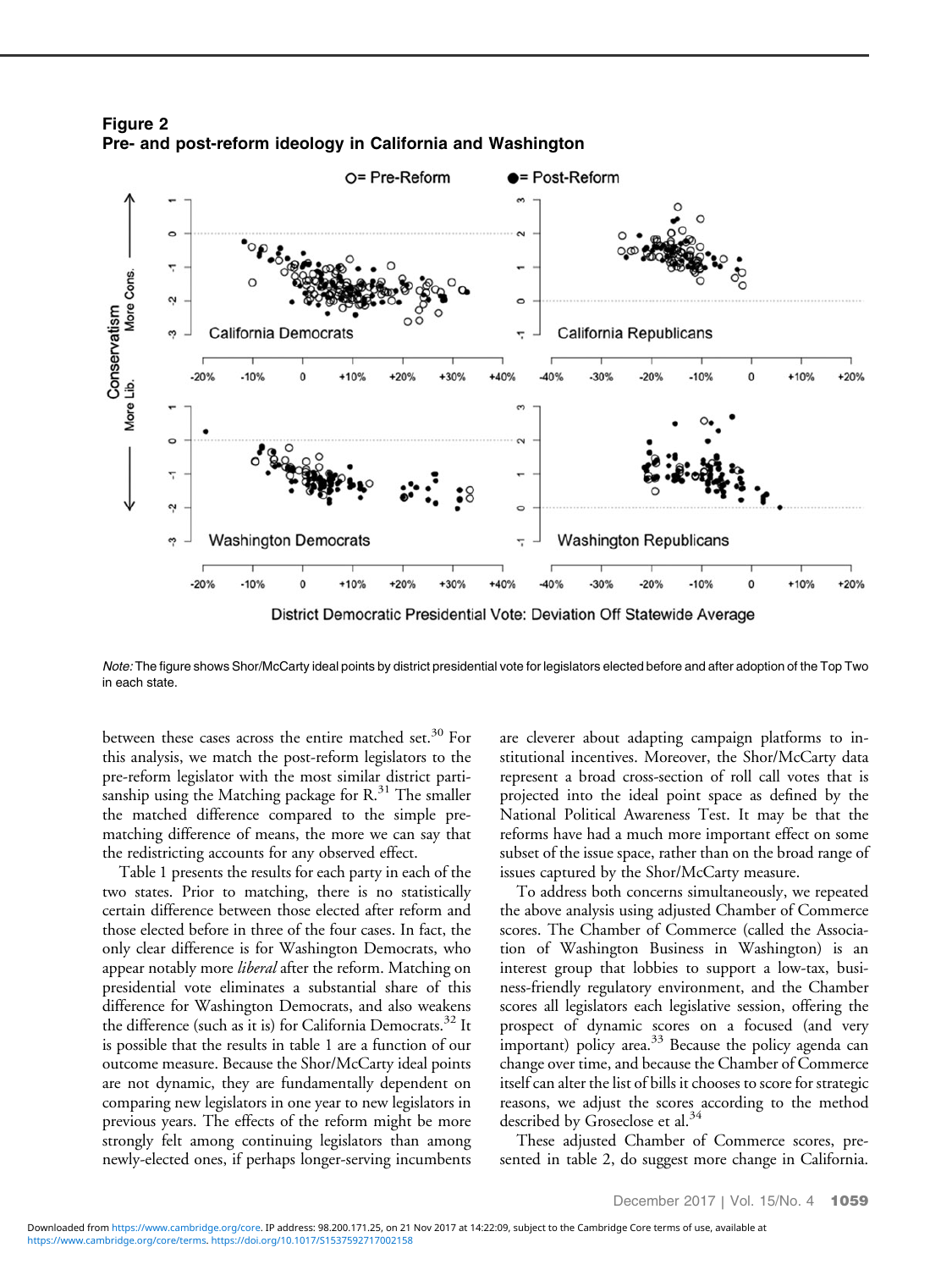| .<br>Shor/McCarty ideal points before and after reform |                           |                     |                                     |                                          |                                           |
|--------------------------------------------------------|---------------------------|---------------------|-------------------------------------|------------------------------------------|-------------------------------------------|
|                                                        | <b>Pre-reform</b><br>Mean | Post-reform<br>Mean | <b>Unmatched</b><br>Difference (SE) | <b>Matched</b><br>Difference (SE)        | <b>Number of Cases</b><br><b>Pre/Post</b> |
| California Democrats                                   | $-1.62$                   | $-1.53$             | 0.09<br>(0.07)                      | 0.03<br>(0.07)                           | 107/71                                    |
| California Republicans                                 | 1.38                      | 1.40                | 0.02<br>(0.09)                      | $-0.01$                                  | 64/33                                     |
| <b>Washington Democrats</b>                            | $-1.02$                   | $-1.24$             | $-0.22*$<br>(0.08)                  | $(0.09)$<br>-0.11 <sup>#</sup><br>(0.07) | 31/91                                     |
| <b>Washington Republicans</b>                          | 1.07                      | 1.05                | $-0.02$<br>(0.13)                   | $-0.01$<br>(0.14)                        | 23/84                                     |

Note: The first two columns show legislator means before and after the Top Two reform. The third column shows simple difference of means between these columns, and the final column shows the difference matched on district presidential vote. Numbers in parentheses are standard errors.

 $*$  p  $<$  0.10,  $**$  p  $<$  0.05

Table 1

#### Table 2 Chamber of Commerce scores before and after reform

|                               | <b>Pre-reform</b><br>Mean | Post-reform<br>Mean | Unmatched<br>Difference (SE) | <b>Matched</b><br>Difference (SE) | <b>Number of Cases</b><br><b>Pre/Post</b> |
|-------------------------------|---------------------------|---------------------|------------------------------|-----------------------------------|-------------------------------------------|
| California Democrats          | 23.1                      | 28.6                | $5.5***$                     | $4.0**$                           | 302/164                                   |
|                               |                           |                     | (1.3)                        | (1.3)                             |                                           |
| California Republicans        | 91.1                      | 92.9                | $1.8*$                       | 0.7                               | 184/80                                    |
| <b>Washington Democrats</b>   | 27.8                      | 27.0                | (0.9)<br>$-0.8$              | (1.2)<br>1.9                      | 181/345                                   |
|                               |                           |                     | (1.5)                        | (1.5)                             |                                           |
| <b>Washington Republicans</b> | 98.6                      | 97.2                | $-1.4$                       | $-0.8$                            | 120/265                                   |
|                               |                           |                     | (1.0)                        | (1.0)                             |                                           |

Note: The frst two columns show legislator means before and after the Top Two reform.

\* p  $<$  0.05, \*\* p  $<$  0.01, \*\*\* p  $<$  0.001

California Democrats now show a notable change in the direction that would be expected, registering as 5.5 points more conservative. However, California Republicans are 1.8 points more conservative, an effect contrary to the one that would be expected. Washington Republicans are 1.4 points more liberal, and Washington Democrats are 0.8 points more liberal. As before, controlling for district partisanship through matching weakens these effects in all cases, and actually flips the sign for Washington Democrats. It also leaves a robust difference of 4.0 points for California Democrats, suggesting we can more confidently speak of greater moderation in that caucus by this measure.

Because the Chamber of Commerce scores include both newly-elected and continuing legislators, they allow us to explore the effect of term limits reform on the changes in California. Continuing legislators are still covered under the old limits, while newly-elected members have run under the new, more relaxed limits. Table 3 separates the numbers from table 2 into these two groups.

In this context, "newly-elected" means *completely* new to the legislature. Thus, anyone with a history in the legislature who was elected to a new district (for instance, making the transition from the Assembly to the Senate) would be included in the analysis of table 1 as a newlyelected member, but would be considered "continuing" here. There is little sign of any change for Republicans in either group, whether controlling for redistricting or not, while Democrats in both groups are more moderate. Some of this change is due to redistricting, especially for newlyelected Democrats. This group also exhibits the largest change in moderation: in fact, most of the increase in support for the Chamber among Democrats appears to fall in this group alone, which is 7.3 points more supportive even after adjusting for district composition.

These results complicate the story somewhat. There is clearly some increase in moderation among Democrats that stands independent of both redistricting and term limits reform. It is not difficult to imagine that this residual is a conversion effect caused by the Top Two.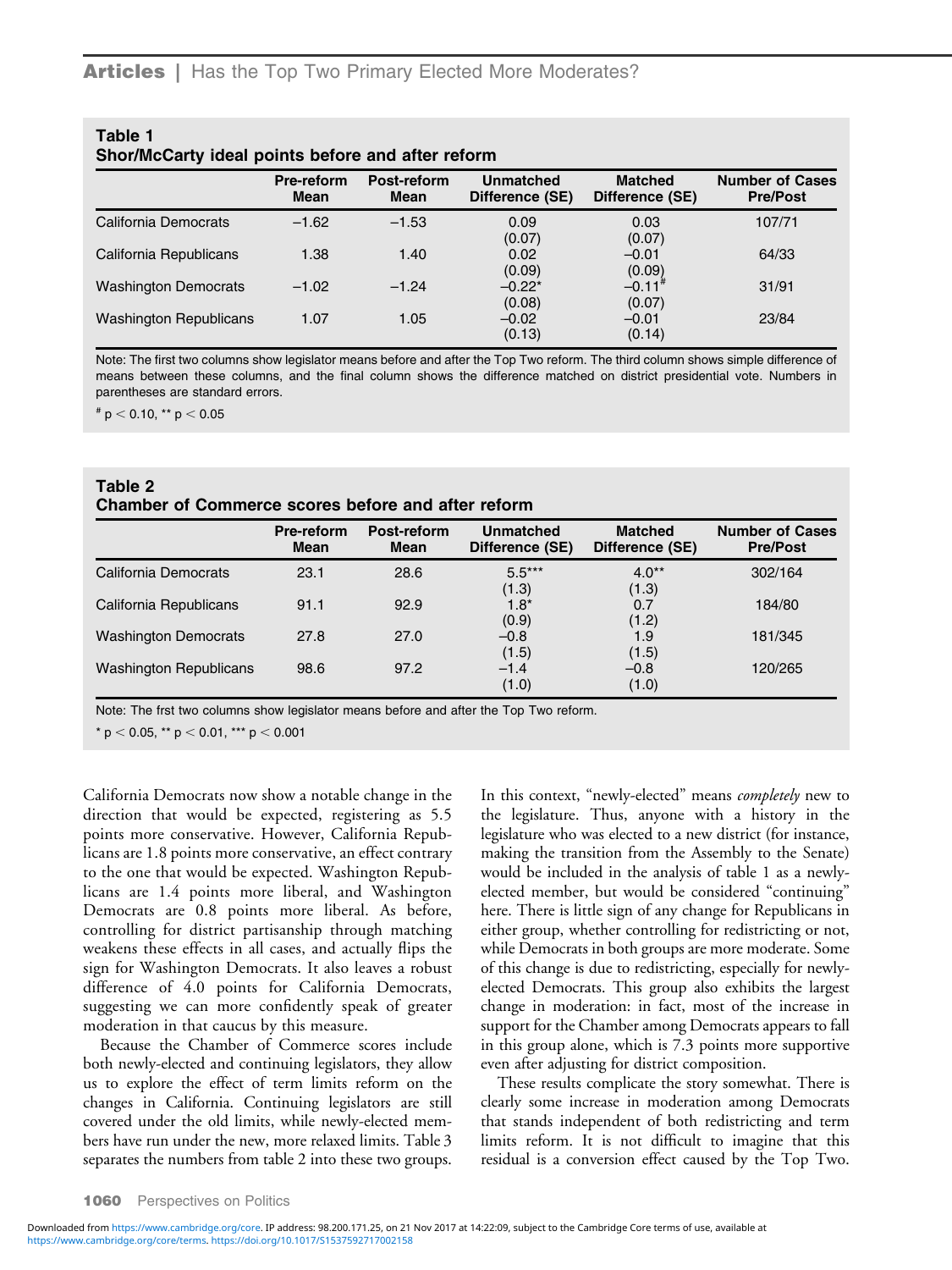|               | <b>Pre-reform</b><br><b>Mean</b> | Post-reform<br>Mean | <b>Unmatched</b><br><b>Difference</b> | <b>Matched</b><br><b>Difference</b> | <b>Number of Cases</b><br><b>Pre/Post</b> |
|---------------|----------------------------------|---------------------|---------------------------------------|-------------------------------------|-------------------------------------------|
| Democrats     |                                  |                     |                                       |                                     |                                           |
| Continuing    | 22.8                             | 26.4                | $3.6*$<br>(1.5)                       | $2.9*$<br>(1.5)                     | 232/111                                   |
| Newly-elected | 24.0                             | 33.3                | $9.3***$<br>(2.5)                     | $7.3***$<br>(2.2)                   | 70/53                                     |
| Republicans   |                                  |                     |                                       |                                     |                                           |
| Continuing    | 90.7                             | 93.1                | $2.4*$<br>(1.1)                       | 1.1<br>(1.5)                        | 140/53                                    |
| Newly-elected | 92.4                             | 92.6                | 0.2<br>(1.3)                          | 1.3<br>(1.6)                        | 44/27                                     |

#### Table 3 California Chamber of Commerce scores before and after reform, continuing and newlyelected

Note: the first two columns show legislator means before and after the Top Two reform for both continuing legislators and newlyelected legislators subject to new term limits.

\* p  $<$  0.05; \*\*\* p  $<$  0.001

But the much larger magnitude change for newly-elected legislators means we cannot dismiss a substantial term limits effect. Prior research that found a moderating effect in California under the blanket primary—at a time when newly-elected members would be under *more* rather than less restrictive term limits—suggests at least some of the effect is still about primary regime. In fact, it is certainly possible that the larger difference for newly-elected members in table 3 simply captures the selection effect of the Top Two, in contrast to the conversion effect visible with continuing members. More analysis will be required to disentangle these effects.

Members of the US House can serve as a final way to test a potential term limits effect. Congressional candidates are subject to the Top Two but not term limits. Any change in ideology among members of the House delegation, conditional on district partisanship, would be a clearer sign of a Top Two and not a term limits effect. The challenge with the House delegations is that there are so few new members for the sake of calculating Shor/ McCarty scores. We turn to DW-NOMINATE scores, which are dynamic and so allow us to use all members both pre and post.<sup>35</sup> Table 4 contains these results. They suggest little in the way of moderation either with or without matching. California Democrats show the biggest change, but it is still too small to merit substantive concern. This further points toward term limits as the cause of the differences in table 3.

In sum, a more careful examination of the individual cases of California and Washington finds inconsistent evidence of an effect for the Top Two primary. The main exception is California Democrats: there is some evidence that they moderated, but redistricting explains part of this change and new term limits may explain still more. Since our estimate of a Top Two effect amounts to a residual difference after other explanations are controlled, there might certainly be some other effect at work that we have not measured directly. But the Top Two may still be a plausible explanation for some of the residual differences we have found.

## Difference-in-Differences Design

The evidence to this point suggests that the effect of the Top Two primary on moderation is inconsistent, but that there may be some effect in California. But are these observed changes unique to California, or are they common to other states that have not adopted the same political reforms? In other words, have Democrats in other states also moderated?

To address this issue, we place the policy change in California and Washington in context with a classic difference-in-differences (DID) design.<sup>36</sup> A DID design identifies a policy effect by comparing the post-treatment change in the state of interest to similar changes in states that did not adopt the treatment. In moving to the DID design, we do not want to abandon the flexibility of the matching approach. Instead, we combine the two methods by first matching pre- and post-treatment legislators separately for each state. The treatment period is always defined as the period during which the treatment state used the Top Two—2008 and later for Washington, and 2012 and later for California.37We then calculate the difference between the difference in the treated state and the average difference for all other states.38 For this exercise we use the Shor/McCarty ideal points, since the adjusted Chamber of Commerce scores do not offer a common space for cross-state comparisons.

When placed in the context of other states, California Democrats suddenly stand out on this measure in a way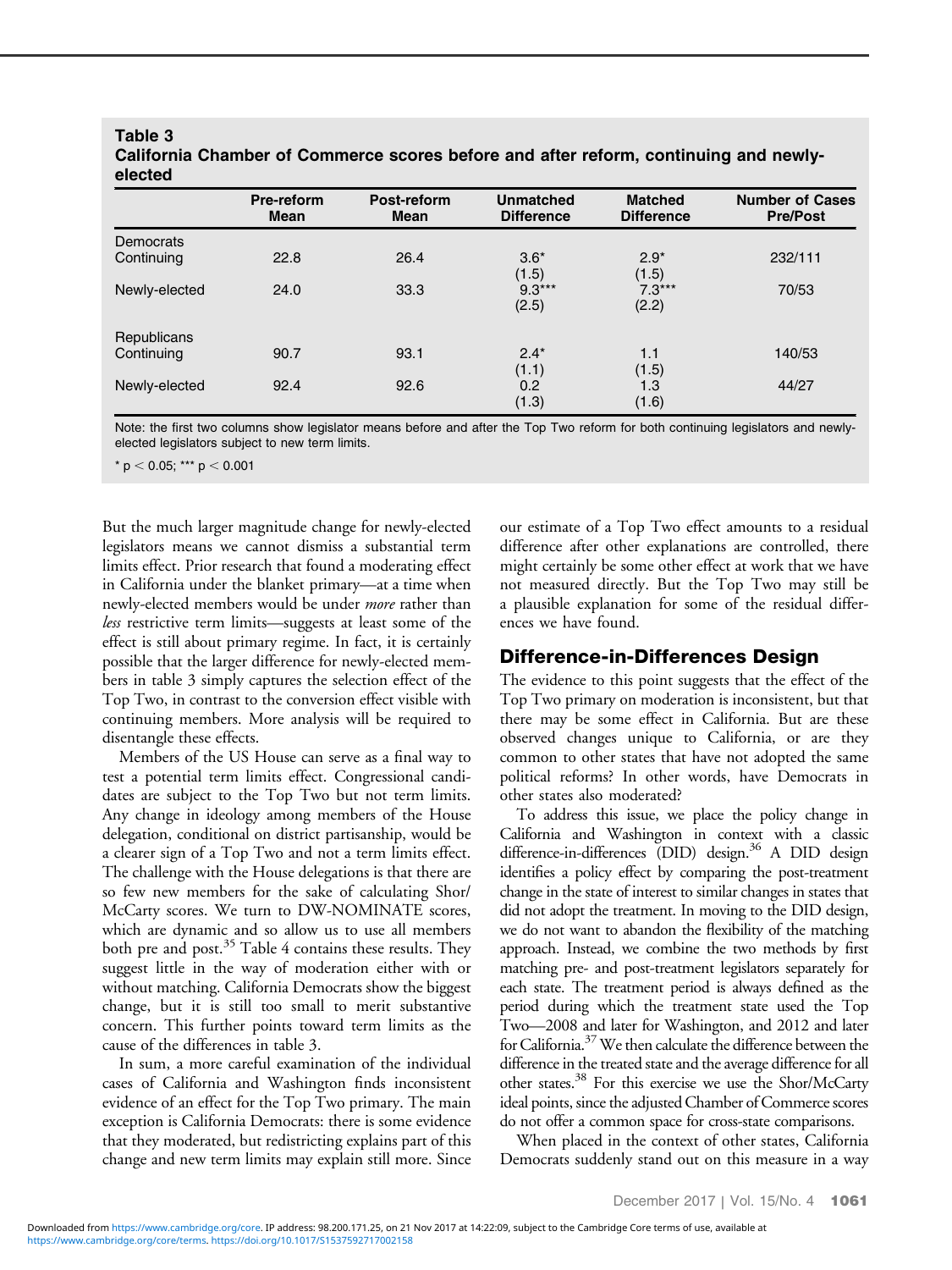they did not even for the Chamber of Commerce scores (table 5). Prior to matching, the DID estimate is much larger than the simple difference of means from table 1 (0.22 versus 0.09). Moreover, matching shrinks the DID estimate only to 0.14, still far larger than the comparable estimate of 0.03 from table 1. In short, while Democrats in California have grown slightly more conservative, Democrats in other states have grown even more liberal in this time period. This relative effect makes the Democratic moderation in California more notable.

However, there is still no clear sign of a moderating effect for the other groups. The matched DID effect for Washington Republicans is of modest size and in the correct direction, but far too noisy to inspire much confidence. The other effects are small and statistically insignificant. Even the results for the Democrats are not quite as confident as they might at first appear. Because the analyses in table 4 present multiple opportunities for success, there is a greater opportunity of finding a statistically confident result by chance alone. We tested this with a multiple comparison correction to the p-values.<sup>39</sup> This adjustment placed the probability of a null result for California Democrats marginally over the 0.05 threshold, at 0.076.

We can again use the US House delegations as a reference point to gain leverage on the contribution of term limits to these results. We ran the same difference-in-differences matching design with DW-NOMINATE scores, and the results were far weaker (refer to table A2 in the appendix). Democrats became slightly more moderate before matching, but that difference largely disappeared after matching, and no other group demonstrated similar effects. This again points toward term limits as a possible explanation for the effect in table 5, since the Top Two change applies to the members of Congress but the term limits change does not.

#### **Discussion**

The growing ideological gap between the two parties has transformed American politics over the last several

Table 4

U.S. House delegation DW-NOMINATE scores before and after reform

|                               | <b>Pre-reform</b><br>Mean | Post-reform<br><b>Mean</b> | <b>Unmatched</b><br>Difference (SE) | <b>Matched</b><br>Difference (SE) | <b>Number of Cases</b><br><b>Pre/Post</b> |
|-------------------------------|---------------------------|----------------------------|-------------------------------------|-----------------------------------|-------------------------------------------|
| California Democrats          | $-0.44$                   | $-0.41$                    | 0.03#<br>(0.02)                     | 0.03#<br>(0.02)                   | 139/77                                    |
| California Republicans        | 0.49                      | 0.49                       | 0.00<br>(0.03)                      | 0.00<br>(0.03)                    | 79/29                                     |
| <b>Washington Democrats</b>   | $-0.38$                   | $-0.37$                    | 0.01<br>(0.05)                      | 0.00<br>(0.01)                    | 12/24                                     |
| <b>Washington Republicans</b> | 0.35                      | 0.35                       | 0.00<br>(0.05)                      | 0.00<br>(0.01)                    | 6/15                                      |

Note: The first two columns show legislator means before and after the Top Two reform.

 $*$  p  $<$  0.10

#### Table 5 Shor/McCarty difference-in-differences estimates with matching: state legislatures

|                               | <b>Unmatched DID</b><br>Estimate (SE) | <b>Matched DID</b><br><b>Estimate (SE)</b> | <b>Number of Cases in</b><br><b>Treated State/ Control States</b> |
|-------------------------------|---------------------------------------|--------------------------------------------|-------------------------------------------------------------------|
| California Democrats          | $0.22***$                             | $0.14***$                                  | 178/4139                                                          |
| California Republicans        | (0.07)<br>$-0.03$                     | (0.07)<br>$-0.05$                          | 97/5356                                                           |
| <b>Washington Democrats</b>   | (0.09)<br>$-0.11$                     | (0.09)<br>$-0.03$                          | 122/4343                                                          |
| <b>Washington Republicans</b> | (0.09)<br>$-0.11$                     | (0.07)<br>$-0.10$                          | 107/5422                                                          |
|                               | (0.12)                                | (0.14)                                     |                                                                   |

Note: The first column shows difference-in-difference estimator without any controls. The second column shows difference-indifference estimator after first matching each state on district presidential vote pre/post.

\*\*  $p < 0.01$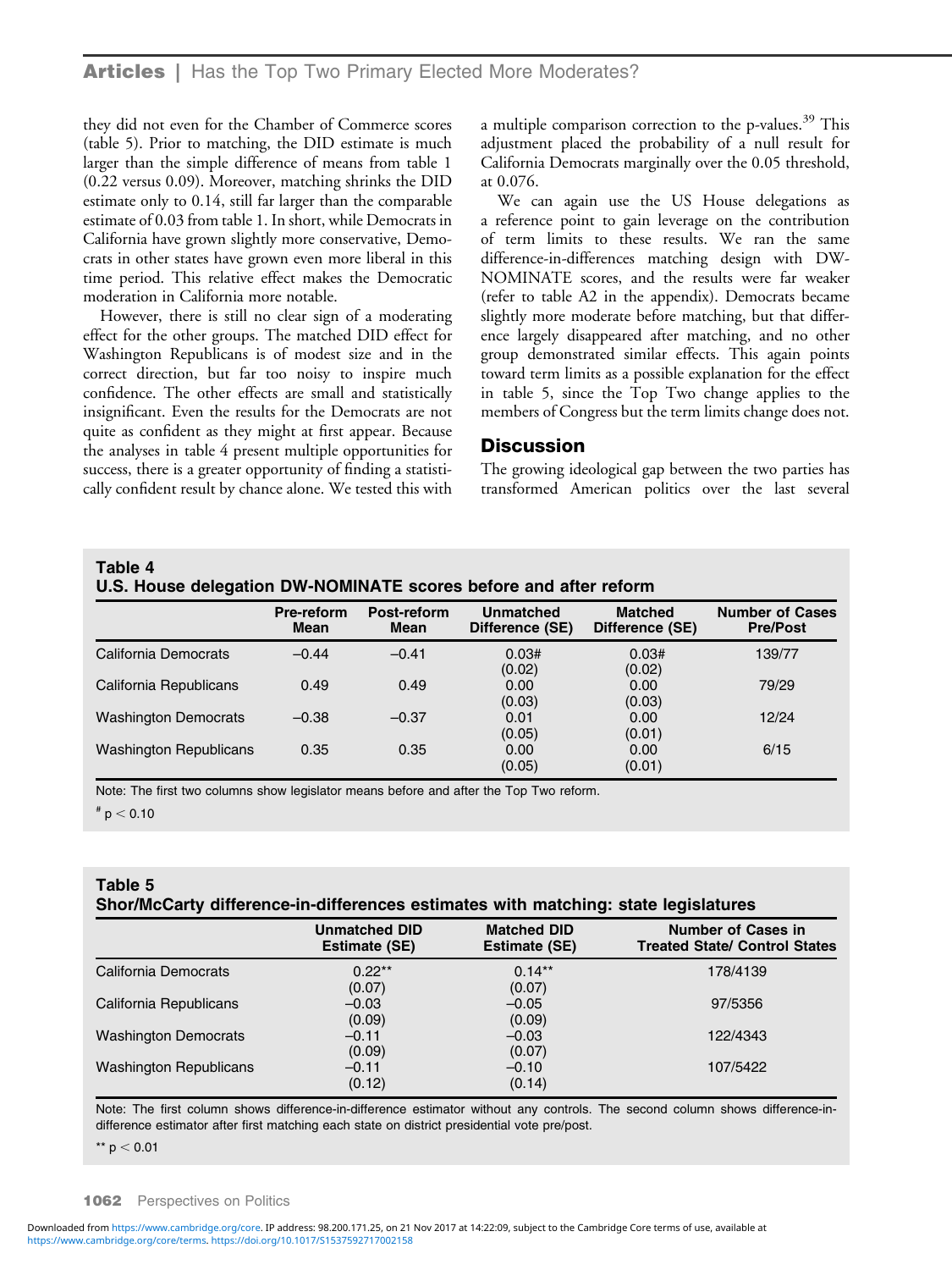decades and at times has prompted concerns for the basic viability of the political system. Those who seek institutional levers to bring the parties back together have promoted primary reform perhaps more than any other change. In this context, the recent experiments with primary reform in Washington and especially California have attracted international attention. Yet there has been relatively little quantitative evidence of the effects.

This analysis has been the first attempt to do so. We examined each of these states both in isolation and in broader national context. The results of these analyses suggest virtually no effect of the Top Two in Washington or for Republicans in California. The same analyses do, however, suggest some effect among Democrats in California, though a portion of this effect appears to stem from the redistricting that occurred coincident with the Top Two. Our analysis also considers possible effects from other sources. Relaxed term limits went into effect at the same time as both the Top Two and the redistricting, but this change does not appear to account for all of the change in Democrats. That said, the residual pre/post change after accounting for the other potential causes leaves only a small shift to explain. Any effects we do find are limited to Democrats in California alone.

It is worth noting the limits of our analysis. We feel relatively more confident about the role of redistricting, since we have measured the source of those effects more directly. We can also be reasonably confident about the role of term limits, since we have comparison groups for whom the term limits change did not apply: continuing legislators and members of Congress. These groups show far smaller pre/post effects, suggesting that term limits may explain still more of the difference. By contrast, at this point our results do not conclusively demonstrate that the Top Two primary is the cause of the residual effect we have found. It certainly gives pause that there has been no similar effect among either California Republicans or Washington legislators of either party, and that some measures show larger effects than others even for California Democrats. Nonetheless, the evidence here is consistent with a small effect from the Top Two for California Democrats. And, as mentioned at the outset, there are reasons to think that the Top Two's effect in Washington would be limited, since the state's experience with a more partisan system was transitory and turnover in its legislature is relatively low. There are also reasons to add a note of caution about the California results, since the state has only experienced three election cycles under the Top Two thus far. Different patterns of behavior might emerge as candidates and voters come to learn the system better over time.

It is important to reiterate that our goal has been to identify broad ideological tendencies by observing behavior across a wide range of bills and issue areas. We do not identify whether the probability of passing any given bill has changed, because it is very rare for exactly the same bill to come to consideration across multiple election cycles. To the extent that some bills are more important than others, there might still be more moderation in a way that is difficult to conclusively detect. Legislators might be more inclined to take moderate positions on significant bills and vote with the extremes on minor bills as a way of satisfying those interests. Of course, the opposite could also be true: legislators might seek to appear moderate by voting across party lines on minor bills but then standing with their own party on the most politically important issues. This is a more difficult issue to resolve and one we do not address here.

On the other side of the ledger, it is also reasonable to express caution about the long-term impact of the redistricting effects we have uncovered in California. The redistricting effect we have identified is largest for newly-elected politicians. The districts they were elected from were not necessarily representative of the broader universe of districts. In fact, the legislators elected in 2012 came from a set of districts that was unusually competitive relative even to the more competitive set of districts in the new plan. Those elected in 2014, by contrast, came from a much more typical set of districts. The redistricting effect, such as it is, might gradually settle into a new equilibrium that is slightly, but not dramatically, more moderate than the old. Unlike with the unusual Top Two primary system, there is no learning required to represent competitive districts—politicians have plenty of experience with the practice.

The evidence for a redistricting effect but an ambiguous Top Two effect fits well within some strands of the existing research but not others. Much of the extant research supports the idea of limited primary effects. Explanations for this limited effect are speculative at this point, but may include anything from fundamental voter loyalty to parties, to the gatekeeping powers of party activists and donors, to the surprisingly contingent logic of open primaries (dependent as it is on candidate emergence decisions). The evidence presented here does not allow us to favor one of these explanations over another, but it does help us confirm the contingent nature of a primaries effect. Even a radically open system like the Top Two appears to have made at best a modest difference in the behavior of representatives, at least at this point in the policy experiment.

In contrast to these more congruent findings, the evidence for a modest redistricting effect in California might seem inconsistent with some research showing null effects of redistricting, at least on congressional representation.<sup>40</sup> But this research has never claimed that the correlation between district partisanship and representation is zero, only that the changes in district composition attributable to redistricting have not been significant enough to account for much of the observed growth in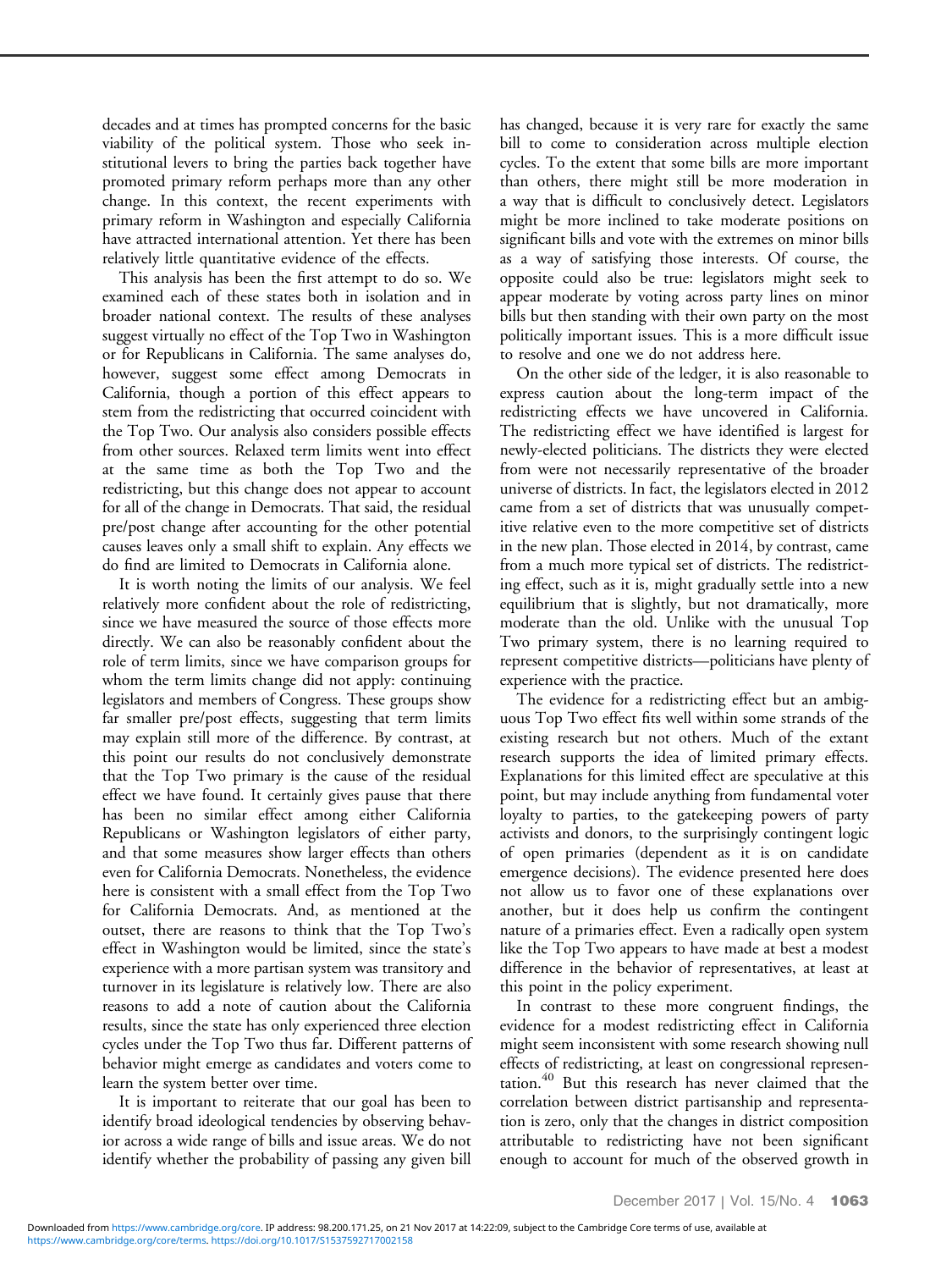polarization over time. The California legislature remains highly polarized even under the reforms, and is still a long way from the weak partisanship it exhibited in the post-World War II period.<sup>41</sup> Moreover, the unusually competitive set of districts that elected new representatives and legislators in California in 2012 might have helped produce more notable effects in this case.

On balance, then, the findings presented here offer something for both supporters and opponents of political reform. For supporters, we have found evidence, however limited and preliminary, that redistricting reform can have the moderating effects that might be hoped for it. Given growing interest in this style of independent redistricting commission and the explicit sanction the US Supreme Court has recently given to such an approach, some might take this as a green light to explore the possibility elsewhere. We have also found some signs of a Top Two primary effect, though more research is necessary to confirm it when contrasted with alternative explanations such as the change in term limits. For opponents of reform, on the other hand, the size of the Top Two effect is limited to one party in one state, and it is strongest only when considered among newly-elected legislators and in the context of a Democratic party that is moving leftward everywhere else.

These results are preliminary, and do not necessarily speak to the merits of these reforms more generally, since moderation was not the only benefit supporters claimed for them. But the effects are conditional enough to broaden the conversation to these other benefits as possible reasons for supporting reform as well. At any rate, the Top Two is an especially strong example of the sort of institutional reforms that might draw American parties back toward the center of the ideological spectrum. The evidence for some effect bolsters the idea that institutions are at least partly to blame, but given the magnitude of the policy change the effect is fairly weak. Thus, while institutions and primaries in particular may be part of the story, the lion's share of polarization likely comes from some other source.

#### Notes

- 1 Barber and McCarty 2015; Poole and Rosenthal 1997.
- 2 Mann and Ornstein 2016; McCarty, Poole, and Rosenthal 2013.
- 3 Hill and Tausanovitch 2015; Bafumi and Herron 2010.
- 4 Vocke 2010.
- 5 "Marc Levine Shows Courage in Defying Assembly Speaker to Run." Marin Independent Journal September 18, 2011. Available at [http://www.marinij.](http://www.marinij.com/article/ZZ/20110918/NEWS/110918944) [com/article/ZZ/20110918/NEWS/110918944](http://www.marinij.com/article/ZZ/20110918/NEWS/110918944).
- 6 For legal reasons the labels are phrased as party "preferences." The systems also differ in small ways, such as the fact that California requires candidates who

do not prefer a qualified party to declare "no party preference," while Washington allows candidates to list any party preference they like. But the two systems are generally quite similar because both were designed to address constitutional issues raised by the US Supreme Court in California Democratic Party v Jones (530 U.S. 567).

- 7 Donovan 2012.
- 8 While the 2017–2018 legislative session is not over, we re-ran our analyses using preliminary estimates incorporating the results of the 2016 election, and the results are the same as those in the paper using the 2012 and 2014 elections.
- 9 Aldrich 1983; Aranson and Ordeshook 1972; Cadigan and Janeba 2002; Owen and Grofman 2006.
- 10 Chen and Yang 2002; Cooper and Munger 2000; Cox 1987; Oak 2006.
- 11 Ahler, Citrin, and Lenz 2016; Alvarez and Nagler 2002; Salvanto and Wattenberg 2002.
- 12 Ahler, Citrin, and Lenz 2016.
- 13 Hall 2015.
- 14 Grose 2015.
- 15 Brady, Han, and Pope 2007; Pearson and Lawless 2008.
- 16 Hirano et al. 2010.
- 17 McGhee et al. 2014; Kanthak and Morton 2001.
- 18 Alvarez and Sinclair 2012; Bullock and Clinton 2011; Gerber 2002; Gerber and Morton 1998; McGhee 2010; McGhee et al. 2014.
- 19 Masket 2007.
- 20 McGhee et al. 2014.
- 21 Grose 2014. Case studies of same-party contests on the Republican side as well that have suggested similar results; see Sinclair 2015.
- 22 Cohn 2014; Walters 2014.
- 23 Kousser, Phillips, and Shor 2015.
- 24 Shor and McCarty 2011.
- 25 Poole 2007.
- 26 Groseclose, Levitt, and Snyder 1999.
- 27 Poole and Rosenthal 2011.
- 28 Later in the analysis we analyze congressional ideology using DW-NOMINATE scores, which are also dynamic.
- 29 Presidential vote by legislative district was generously provided by Chris Tausanovitch and Chris Warshaw for years prior to 2012. For 2012 and 2014, we obtained the same data from Daily Kos, at [http://](http://www.dailykos.com/stories/2013/7/9/1220127/-Daily-Kos-Elections-2012-election-results-by-congressional-and-legislative-districts) [www.dailykos.com/stories/2013/7/9/1220127/-](http://www.dailykos.com/stories/2013/7/9/1220127/-Daily-Kos-Elections-2012-election-results-by-congressional-and-legislative-districts) [Daily-Kos-Elections-2012-election-results-by-con](http://www.dailykos.com/stories/2013/7/9/1220127/-Daily-Kos-Elections-2012-election-results-by-congressional-and-legislative-districts)[gressional-and-legislative-districts.](http://www.dailykos.com/stories/2013/7/9/1220127/-Daily-Kos-Elections-2012-election-results-by-congressional-and-legislative-districts)
- 30 Diamond and Sekhon 2013.
- 31 Sekhon 2011.
- 32 We also tested whether the already small effect in California was really masking the effect of a change in the threshold for passing the state budget—from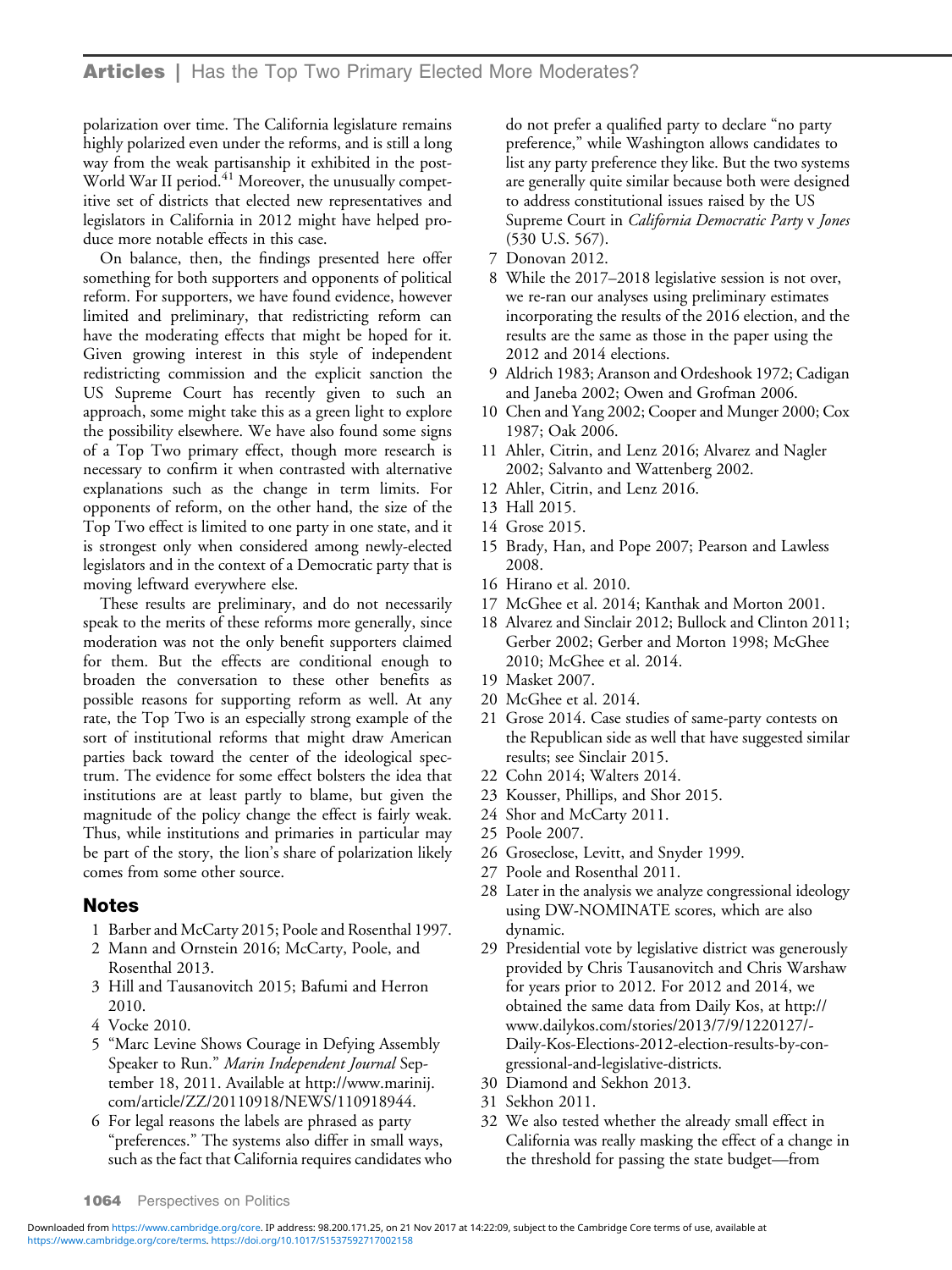two-thirds to a simple majority—implemented in 2011. Democrat Jerry Brown also replaced Republican Arnold Schwarzenegger as governor that year, returning the state to unified Democratic control and possibly raising the stakes for crossing Brown's notable fiscal moderation. We dropped Washington and ran the above analysis after treating 2011 as the critical dividing point between pre- and post-treatment California (refer to table A1 in the online appendix for results). The change made the effect for Democrats weaker and wrongly-signed after matching, and made Republicans appear more conservative under Brown and the new budget rules, both with and without matching.

- 33 We calculated these scores for California only, since it has consistently exhibited the largest reform effect.
- 34 Groseclose, Levitt, and Snyder 1999.
- 35 Poole and Rosenthal 2011.
- 36 Ashenfelter and Card 1985; Angrist and Pischke 2009.
- 37 These results do not include those elected in 2016 because the legislative sessions in both states do not end until 2018. However, preliminary estimates taken from votes early in the session confirm the results in the paper.
- 38 The average of all other states excludes the other treated Top Two state—California in the case of Washington and vice versa. We estimate standard errors of the DID effects by simulating 1,000 random draws from the mean and standard errors of each state's matched difference.
- 39 Specifically, we used the p.adjust function in R [http://](http://stat.ethz.ch/R-manual/R-devel/library/stats/html/p.adjust.html) [stat.ethz.ch/R-manual/R-devel/library/stats/html/p.](http://stat.ethz.ch/R-manual/R-devel/library/stats/html/p.adjust.html) [adjust.html](http://stat.ethz.ch/R-manual/R-devel/library/stats/html/p.adjust.html).
- 40 McCarty, Poole, and Rosenthal 2009.
- 41 Masket 2007.

# Supplementary Materials

- Table A1. California-only matched difference with budget threshold/Brown governorship as treatment
- Table A2. DW-NOMINATE difference-in-differences estimates with matching: U.S. House

[https://doi.org/10.1017/S1537592717002158.](https://doi.org/10.1017/S1537592717002158)

# References

Ahler, Douglas J., Jack Citrin, and Gariel S. Lenz. 2016. "Do Open Primaries Improve Representation? An Experimental Test of California's 2012 Top-Two Primary." Legislative Studies Quarterly 41(2): 237–68.

- Aldrich, John H. 1983. "A Downsian Spatial Model with Party Activism." American Political Science Review 77(4): 974–90.
- Alvarez, R. Michael and Jonathan Nagler. 2002. "Should I Stay or Should I Go? Sincere and Strategic Crossover Voting in California Assembly Races." In Voting at the

Political Fault Line: California's Experiment with the Blanket Primary, ed. B. E. Cain and E. R. Gerber. Berkeley: University of California Press.

- Alvarez, Michael R. and Betsy Sinclair. 2012. "Electoral Institutions and Legislative Behavior: The Effects of Primary Processes." Political Research Quarterly 65(3): 544–57.
- Angrist, Joshua D. and Jorn-Steffen Pischke. 2009. Mostly Harmless Econometrics. New York: Princeton University Press.

Aranson, Peter H. and Peter C. Ordeshook. 1972."Spatial Strategies for Sequential Elections." In Probability Models of Collective Decision Making, ed. R. G. Niemi and H. F. Weisberg. Columbus: Merrill.

- Ashenfelter, Orley and David Card. 1985. "Using the Longitudinal Structure of Earnings to Estimate the Effect of Training Programs." Review of Economics and Statistics 67(4): 648-80.
- Bafumi, Joseph and Michael C. Herron. 2010. "Leapfrog Representation and Extremism: A Study of American Voters and Their Members in Congress." American Political Science Review 104(3): 519–42.
- Barber, Michael J. and Nolan McCarty. 2015. "Causes and Consequences of Polarization." In Solutions to Political Polarization in America, ed. N. Persily. New York: Cambridge University Press.
- Brady, David W., Hahrie Han, and Jeremy C. Pope. 2007. "Primary Elections and Candidate Ideology: Out of Step with the Primary Electorate?" Legislative Studies Quarterly 32(1): 79–106.
- Bullock, Will and Joshua D. Clinton. 2011. "More a Molehill than a Mountain: The Effects of the Blanket Primary on Elected Officials' Behavior from California." Journal of Politics 73(3): 915-30.
- Cadigan, John and Eckhard Janeba. 2002. "A Citizen-Candidate Model with Sequential Elections." Journal of Theoretical Politics 14(4): 387–407.
- Chen, Kong-Pin and Sheng-Zhang Yang. 2002. "Strategic Voting in Open Primaries." Public Choice 112(1/2): 1-30.
- Cohn, Gary. 2014. "In Plain Sight: The Rise of Corporate Democrats in California." Huffington Post, April 15.
- Cooper, Alexandra and Michael C. Munger. 2000. "The (Un)Predictability of Primaries with Many Candidates: Simulation Evidence." Public Choice 103(3/4): 337–55.
- Cox, Gary. 1987. "Electoral Equilibrium under Alternative Voting Institutions." American Journal of Political Science 31(1): 82-108.
- Diamond, Alexis and Jasjeet S. Sekhon. 2013. "Genetic Matching for Estimating Causal Effects: A General Multivariate Matching Method for Achieving Balance in Observational Studies." Review of Economics and Statistics 95(3): 932–45.
- Donovan, Todd. 2012. "The Top Two Primary: What Can California Learn from Washington?" California Journal of Politics and Policy 4(1).